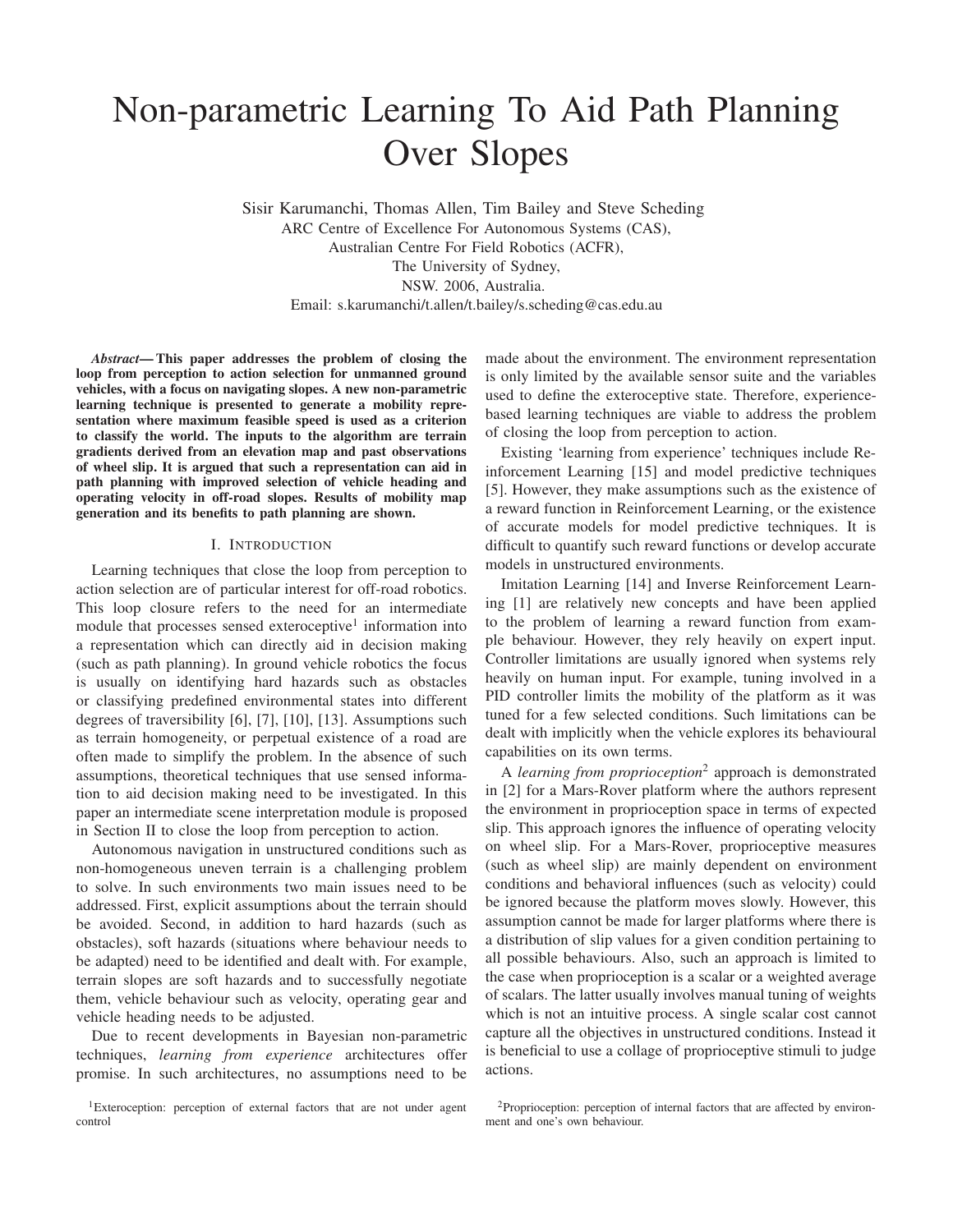This paper addresses the problem in question with a specific focus on negotiating two dimensional slopes given range sensor measurements. Section II formally introduces the scene interpretation problem as conditional density estimation and a non-parametric solution using Gaussian Processes is proposed. In Section IV, results are shown on an elevation map derived from laser scans. Mobility maps are derived from the given elevation map by analysing terrain gradients with past observations of vehicle slip collected from a 8x8 skid-steered vehicle (see Figure 1). Finally, in Section V results compare path planning over mobility maps with planning over heuristic costs.



Fig. 1. Argo 8x8 Unmanned Ground Vehicle

## II. PROPRIOCEPTIVE SCENE INTERPRETATION

## *A. Motivation*

Current terrain perception modules in unmanned ground vehicles (UGVs) are focused on creating an accurate internal representation of the environment. Exteroceptive parameters such as terrain colour and terrain slope have little value if the vehicle cannot associate them with a value of cost/utility of movement. This task of interpreting exteroceptive data by associating a scalar value of cost or utility is referred to as *Scene Interpretation*. Better representations in the scene interpretation problem can aid the purpose of bridging the gap between perception and action selection. One cost/utility representation of the world that is of interest is a mobility map [16] (see Figure 2). Here the maximum feasible speed of the vehicle between two points is used as a criterion for continuous classification as such capturing the net utility of an environment condition with a single value. Such a mobility map explicitly represents traversibility of occupied, admissible and unexplored regions and can be used as an objective map for high level trajectory planning algorithms such as  $A^*$ .

For a path planning application, negotiating slopes demands two key requirements in cost representations i) Orientation sensitivity, as navigating down hill and up hill need to be judged differently ii) Ability to encapsulate platform and controller limitations as performance on slopes is very sensitive to controller tuning in practice. Tuning a controller to a certain condition (such as flat terrain) can limit its performance in other conditions (such as non-flat terrain).



Fig. 2. Sample Mobility Map Indicating Maximum Feasible Speed (Shaded areas indicate immobile and unexplored areas)

A vectorised representation of a mobility map can offer orientation sensitivity by making the mobility values dependent on the direction of pitch and roll slope definitions. An additional benefit of mobility representation over the traditional heuristic cost spaces is that environment utility is defined in behaviour space. In behaviour space, scene interpretation can be treated as a learning problem where agents learn about behavioural limits by physically interacting with the environment. The observed extent of behaviour limitation provides information about environment utility/risk. Both hard and soft hazards are encapsulated in a continuum as different degrees of behavioural limits. Such an interpretation also captures both platform and controller limitations implicitly.

For experience-based scene interpretation, practicality of collecting training data is critical. For example, the learning task of determining behavioural limits can be achieved either in an unsupervised or supervised manner. The former involves optimisation to judge behaviour. Data needs to be collected under all circumstances (including worst case scenarios) to determine optimal behavioural limits. For safety reasons, worst case exploration is not practical on large platforms. Instead, a supervised approach can be developed with an aim to provide an upper bound on feasible actions given access to proprioceptive feedback (wheel slip). Unlike the unsupervised case, data collection is practical as the vehicle only explores what it can negotiate comfortably. Unexplorable behaviour contributes to scene interpretation by indirectly providing information about behaviour limitation.

The need for proprioceptive feedback is to relate exteroceptive states  $(\tilde{e})$  such as terrain slopes with action states  $(\tilde{a})$  such as vehicle velocity. If a relation can be drawn, a bound on operating velocity can be determined for a given environment condition to create mobility maps. Given no additional information, the two states are independent ( $\tilde{e} \perp$  $\tilde{a}|\emptyset\rangle$ . However, when the right proprioceptive feedback  $(j)$  is observed, the two become indirectly related  $(\tilde{e} \nperp \tilde{a}|j)$ . This is because of the causal dependencies as both environment and vehicle behaviour affect proprioception and this causes the two sources to be related when the right proprioception is observed.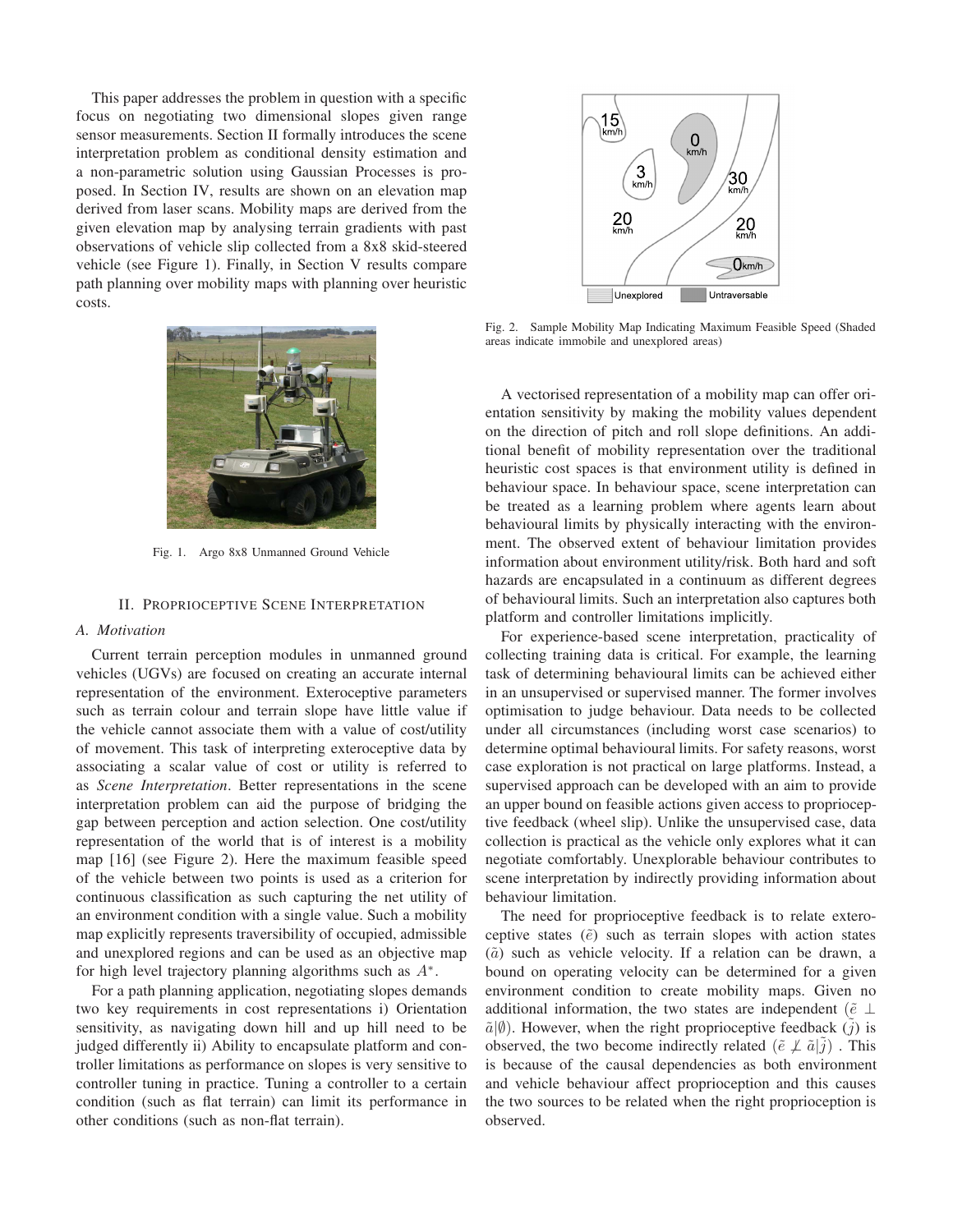The process of analysing and selecting useful proprioceptive measures is a separate problem of its own, and is not dealt with in this paper. For the skid-steered vehicle of interest, slip estimates are chosen as proprioceptive feedback. The slip values cannot be measured directly, so they are estimated with an Unscented Kalman Filter [8] (UKF) using the twotrack process model mentioned in [9]. The reason for using a Kalman filter is to efficiently deal with sensor noise. The test platform has an onboard Inertial Navigation System (INS) and its used to sense vehicle actions such as velocity with good accuracy. In addition, pitch and roll information from the INS are used to sense the current terrain slope (exteroceptive conditions)<sup>3</sup>.

In the next subsections, the notation is summarised in one place to provide easy reference to all the variables and then the theory is introduced.

## *B. Nomenclature*

- $\tilde{x}$  tilde is used to indicate that a particular variable is a vector.
- $\tilde{a}$  Action vector (operating velocity)
- $\tilde{e}$  Exteroceptive stimuli (terrain slopes)<br>  $\tilde{j}$  Proprioceptive stimuli (wheel slips):
- Proprioceptive stimuli (wheel slips): A vector of measures that indicate dependence of performance on environmental conditions and vehicle behaviour.

| H | - Experience set (training set) |  |  |  |
|---|---------------------------------|--|--|--|
|---|---------------------------------|--|--|--|

| e1             | eэ             | e <sub>0</sub> |
|----------------|----------------|----------------|
|                | 72             |                |
| a <sub>1</sub> | a <sub>2</sub> | $a_N$          |

J ∗ - Set of proprioceptive stimuli observed in ideal conditions  $-\{\tilde{j}_1^*, \tilde{j}_2^*, \cdots, \tilde{j}_M^*\}.$ 

> J<sup>\*</sup> is the set of samples derived from a constrained *region* in proprioception space that is indicative of feasible conditions.

 $E_{test}$  - Set of test conditions which need to be interpreted (Test set) -  $\{\tilde{e}_{test1}, \tilde{e}_{test2}, \cdots, \tilde{e}_{testT}\}.$ 

> for example, the set of both horizontal and vertical gradients for each grid cell form the set of test conditions to interpret terrain slopes from an elevation map.

# *C. Problem Definition*

Gathering experience corresponds to collecting co-occurrent observations of  $\tilde{e}$ ,  $\tilde{a}$  and  $\tilde{j}$  in as many varied conditions as possible<sup>4</sup> . This experience set (H) serves as a training set for learning. The exploration philosophy for collecting training data is to explore the natural feasibility of vehicle behaviour in as many varied conditions as possible either under manual or autonomous control. The latter has the advantage of exploring controller limitations.

Before velocity limits can be derived from experience data, an intermediate goal is to infer the *feasible behaviour distribution* for any test condition given the set of all past observations (H) and the comfortable proprioception set  $(\mathbf{J}^*)$ which is chosen by the user to be observations in ideal/nominal conditions. For interpreting slopes, observations from flat terrain conditions are labelled as ideal and used as a reference. This process can be intuitively understood as training the robot what to look for (in proprioception) when exploring feasibility of actions in unknown conditions.

Once feasible behaviour distribution is inferred, an upper bound using the commulative density function (CDF) can determine velocity limits for use in mobility maps. The process of deriving a mobility map given a set of test conditions is outlined below.

Scene Interpretation Process For An Elevation Map Input: Elevation Map (A set of elevation values) - Apply the Sobel operator [4] to determine gradient maps in pitch and roll directions (Test set $-E_{test}$ ). foreach  $\tilde{e}_{test}$  in E<sub>test</sub> do

- Infer feasible behaviour distribution from past experience (**H** & **J**<sup>\*</sup>)
- Determine operational limit (Maximum Feasible Speed)

end

Output: Mobility Map (Set of all associated mobility values ordered according to their respective test condition in  $E_{test}$ )

Determining the feasible behaviour distribution is a conditional density estimation problem. The feasible behaviour distribution for a selected environment condition is  $p(\tilde{a}|\tilde{e}_{test}, i = 1)^5$  where i is an indicator variable to represent the feasibility constraint  $\tilde{j} \in J^*$ .

$$
i = \begin{cases} 1 & \tilde{j} \in \mathbf{J}^* \\ 0 & \tilde{j} \notin \mathbf{J}^* \end{cases}
$$
 (1)

 $p(\tilde{a}|\tilde{e}_{test}, i = 1)$  is a *measure of confidence* in taking an action  $\tilde{a}$  given past experience (H). Confidence for an action is based on how often proprioception observed under that action was within the set of proprioceptive stimuli observed in ideal conditions (J<sup>\*</sup>) i.e. actions that generated stimuli in the region of accustomed proprioception  $J^*$  are preferred.

#### *D. A Non-Parametric Approximation*

In this section a hierarchical non-parametric<sup>6</sup> approach is presented to approximate the global conditional density

<sup>&</sup>lt;sup>3</sup>The test platform used in this work does not have any suspension, so pitch and roll information from the INS reflects the terrain slope accurately. For other platforms, terrain slopes must be derived from exteroceptive sensors.

<sup>&</sup>lt;sup>4</sup>Existence of a stationary joint distribution  $p(\tilde{e}, \tilde{j}, \tilde{a})$  is assumed. Therefore the experience/training set is a collection of i.i.d samples from the joint.

<sup>&</sup>lt;sup>5</sup>Equivalent to  $p(\tilde{a}|\tilde{e}_{test}, i = 1, H)$ - dependence on the training set **H** is not shown for conciseness.

 $6$ Non-parametric techniques are preferred for learning from experience (memory-based learning) problems as they make the least assumptions about the global form of the distribution.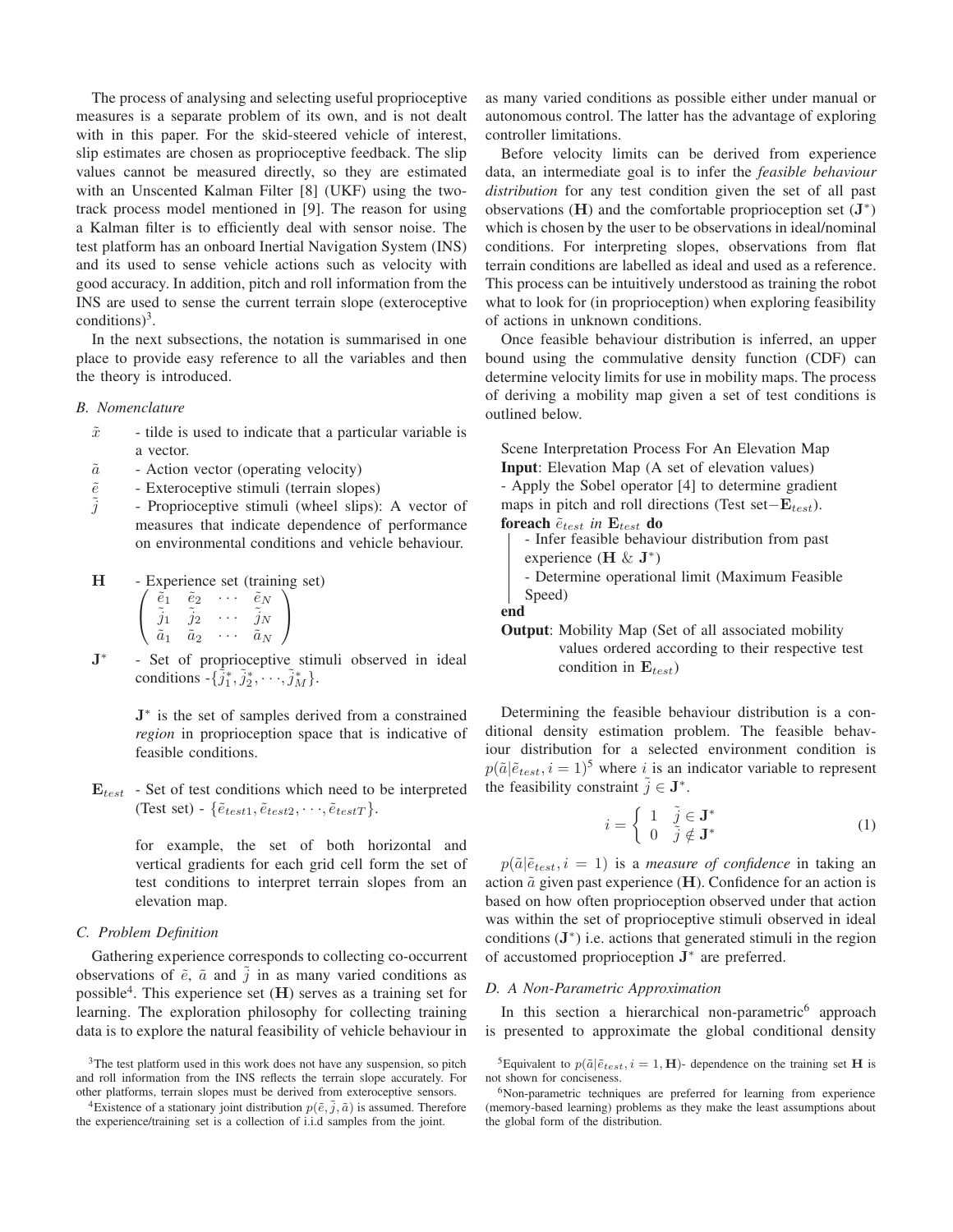$p(\tilde{a}|\tilde{e}_{test}, i = 1)$ . The local module approximates the function  $\tilde{a} = f(\tilde{e}, \tilde{j})$  within a Bayesian non-parametric framework using Gaussian Processes. While the regression module infers local conditional distributions, the global conditional distribution is treated as a kernel density estimation problem where the number of kernels grow as the number of elements in the  $J^*$  set grows. Together, the density  $p(\tilde{a}|\tilde{e}_{test}, i = 1, H)$  can be adapted online as the sets  $J^*$  and  $H$  grow.

The whole process is captured in the following equation where the desired distribution is derived by marginalising  $p(\tilde{a}, j | \tilde{e}, i)$  over j.

$$
p(\tilde{a}|\tilde{e}, i=1) = \int p(\tilde{a}, \tilde{j}|\tilde{e}, i=1)d\tilde{j}
$$
 (2)

$$
= \int p(\tilde{a}|\tilde{e}, \tilde{j}) p(\tilde{j}|i=1) d\tilde{j}
$$
 (3)

 $p(\tilde{j}|i = 1)$  corresponds to the distribution of desired proprioception. In this application, since one has access to M samples of  $\tilde{j}$  in the J<sup>\*</sup> region (i.i.d. samples from  $p(\tilde{j}|i=1)$ ), the above equation can be approximated as a weighted sum of conditional distributions at the observed  $\tilde{j}$  locations.

$$
p(\tilde{a}|\tilde{e}, i=1) \approx \sum_{\tilde{j}_i \in \mathbf{J}^*} \pi_{\tilde{j}_i} p(\tilde{a}|\tilde{e}, \tilde{j} = \tilde{j}_i)
$$
(4)

where  $\pi_{\tilde{j}_i}$  are mixing components;  $\sum \pi_{\tilde{j}_i} = 1$ 

If all samples in the  $J^*$  set are given equal importance.

$$
p(\tilde{a}|\tilde{e}, i=1) \approx \frac{1}{M} \sum_{\tilde{j}_i \in \mathbf{J}^*} p(\tilde{a}|\tilde{e}, \tilde{j} = \tilde{j}_i)
$$
 (5)

Equation 5 is in the form of kernel density estimation, but with variable kernels, as  $p(\tilde{a}|\tilde{e} = \tilde{e}_{test}, j = j_i)$  is inferred from data. This can be viewed as an infinite mixture of conditional densities as the number of components grows when the  $J^*$  set is allowed to grow. If the local conditionals are approximated to be Gaussian then the global approximation turns out to be a Gaussian mixture.

*1) Gaussian Process Regression:* Inferring the local conditional distribution  $p(\tilde{a}|\tilde{e}, j = j_i)$  from observed data at each  $\tilde{j}_i$  location can be treated as a Bayesian Regression problem  $(f:\{\tilde{e},\tilde{j}\}\rightarrow a)$  [3], [12], where  $\tilde{e},\tilde{j}$  are augmented together to form the input vector  $\tilde{x}$  and a is the output y.

$$
a_i = f(\tilde{e}_i, \tilde{j}_i) + \varepsilon
$$
  
where  

$$
\varepsilon
$$
 - Noise  $- N(0, \beta^{-1})$   
 $\beta$  - Noise precision

A Gaussian Process (GP) is completely specified by its covariance function  $K(x, x')$  and its choice defines the space of functions (latent variables -  $f$ ) that can be generated [12]. Further, the output is assumed to be zero mean. This is reflected in the prior over the latent variables  $p(f)$ . Because of this zero mean assumption in GP's , predictions are biased towards null behaviour region (zero) if no data is observed in the test conditions. In the scene interpretation problem, this translates to being cautious in unexplored or underexplored environments which is desired.

$$
P(f) = N(0, K)
$$
 - Prior On Functions (7)  
where  
 $f$  - latent variables  
 $K(x, x')$  - covariance function  
 $x = {\tilde{\epsilon}, \tilde{j}}$  - input values

The predictive distribution is a Gaussian with the following form:

$$
P(a|\tilde{e}_{test}, \tilde{j}_{test}, \mathbf{H}) = N(\mu(x), \text{var}(x))
$$
\n(8)

where

$$
\mu(x) = K(x_{test}, X)[K(X, X) + \beta^{-1}I_N]^{-1}\mathbf{y}
$$
  
\n
$$
\text{var}(x) = K_{test, test} + \beta^{-1} - K_{test}^T[K + \beta^{-1}I_N]^{-1}K_{test}
$$
  
\n
$$
\mathbf{H} - \{a_{train}, \tilde{e}_{train}, \tilde{j}_{train}\}_{1...N} - \text{Training data}
$$
  
\n
$$
\mathbf{y} - \{a_{train}\}_{1...N} - \text{Training outputs}
$$
  
\n
$$
X - \{\tilde{e}_{train}, \tilde{j}_{train}\}_{1...N} - \text{Training inputs}
$$
  
\n
$$
x_{test} - \{\tilde{e}_{test}, \tilde{j}_{test}\} - \text{Test input}
$$
  
\n
$$
K_{test} = K(X, x_{test})
$$
  
\n
$$
K_{test, test} = K(x_{test}, x_{test})
$$

For the scene interpretation problem, the commonly used squared exponential covariance function is chosen. This choice has the stationarity property of associating observations within a local neighbourhood which is desired.

$$
K(x, x') = \sigma_f^2 \exp\left(-\frac{1}{2l^2}(x - x')^2\right)
$$
 (9)

The hyper-parameters of the GP  $\theta = \{l, \sigma_f, \beta^{-1}\}\$ are learned by maximising the log likelihood of the training data (H) using a numerical optimisation technique.

GP regression is a discriminative approach, additional exteroceptive or proprioceptive states could be augmented into the input vector. This allows for incorporating additional sensors or proprioceptive measures into the scene interpretation process. However, inversion of an  $N \times N$  matrix  $([K(X, X)+$  $(\beta^{-1}I_N)^{-1}$ ) is its main limitation which is an  $O(N^3)$  operation  $(N$  is the size of the dataset). In this work, the inversion was done off-line after the experience data was collected. For online viability, further work needs to be done to investigate techniques that limit the size of the dataset on the fly by either selecting an informative subset within the dataset or dividing the input space with a gating network in a mixture of experts architecture as mentioned in [11].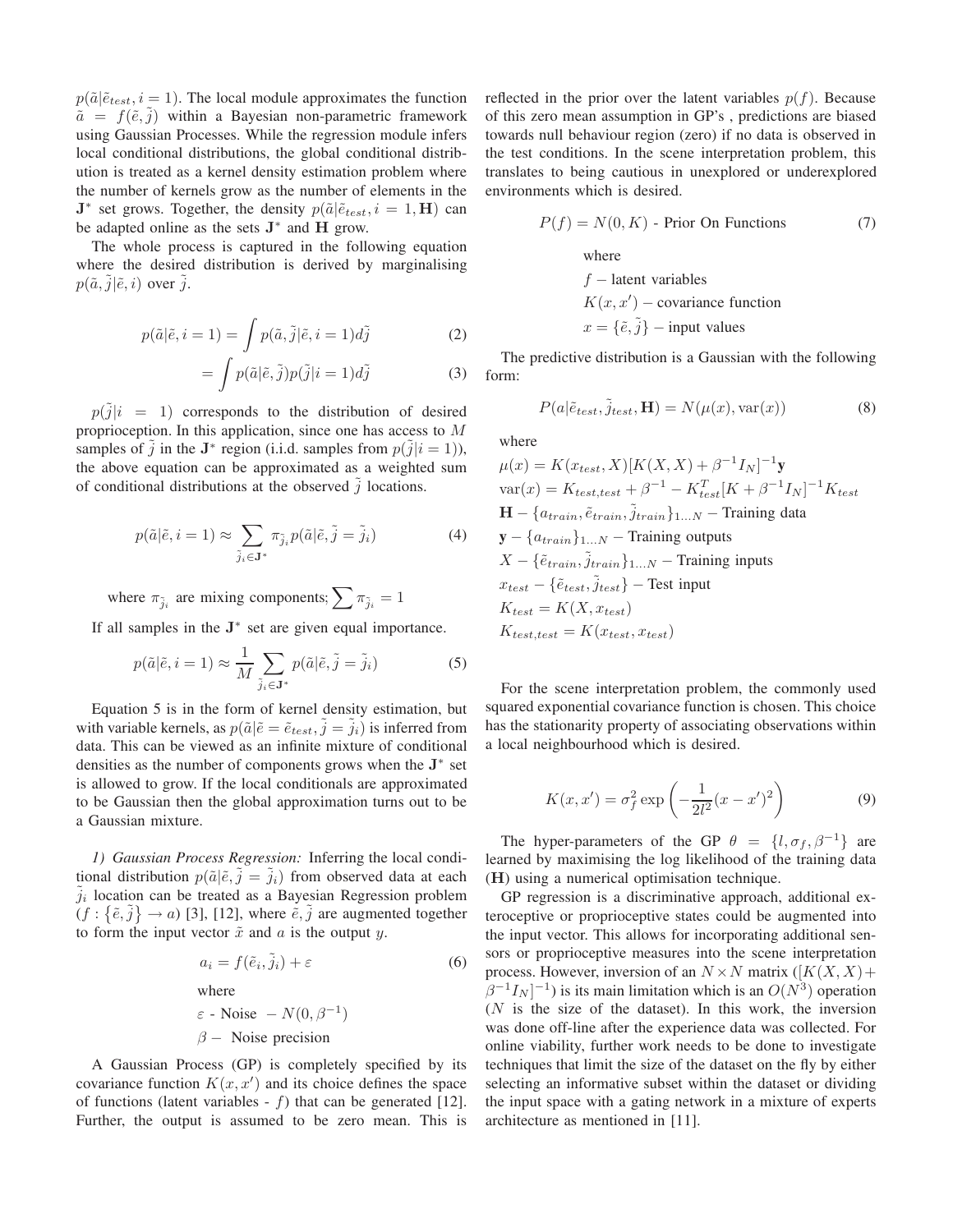# III. TEST PLATFORM, TESTING ENVIRONMENT AND DATA **COLLECTION**

The testing platform is a skid-steered vehicle (Figure 1). The platform is equipped with sensors to measure wheel speed, engine RPM, gearbox RPM and brake pressures. It also has an onboard Inertial Navigation System (INS) with access to raw accelerometer and gyro readings from the onboard IMU. The testing environment has access to DGPS (Differential GPS) corrections for the navigation module. The INS system along with GPS/DGPS observations delivers very good localisation (5cm accuracy) and vehicle actions such as velocity are available with good accuracy. Pitch and roll information from the INS are used to sense terrain slope (exteroceptive conditions) so that an elevation map can be interpreted from terrain gradients.

Training data was collected while executing 30 second exploration maneuvers in various terrain conditions. The exploration maneuvers included an acceleration phase, a coasting phase, a turning phase (both left and right turning) and a braking phase to ensure sufficient proprioceptive excitation. The different terrain conditions include flat terrain, uphill, downhill, positive and negative side slope conditions on grass, and a few runs over flat tarmac and a flat gravel road. The exploration runs were repeated for three distinct behaviours (*slow*: < 1m/s, *normal*: 1 − 2m/s and *fast*: 2 − 3m/s) on each of the terrain conditions, so as to achieve sufficient exploration in behaviour space. In total, 20 minutes of data was collected at 20Hz.

## IV. SCENE INTERPRETATION RESULTS

Given training data, and the set of test conditions, the extent of observed movement limitation for each of the test condition needs to be derived. In this section, laser data collected over 100x100m off-road terrain is used to derive an elevation map shown in Figure 3 (top). The Sobel operator [4] was applied to the elevation map image to derive pitch and roll gradients, that together form the set of test conditions  $(E_{test})$ . Each grid cell has its corresponding exteroceptive state ( $\tilde{e}_{test}$  – {slope<sub>Pitch</sub>, slope<sub>Roll</sub>}) value which needs to be associated with a corresponding velocity limit.

$$
\mathbf{E}_{test} - \left(\begin{array}{cc} slope_{Pitch1} & slope_{Pitch2} & \cdots & slope_{PitchT} \\ slope_{Roll1} & slope_{Roll2} & \cdots & slope_{RollT} \end{array}\right)
$$

The slip estimate is two dimensional as observations from the UKF using the two-track process model mentioned in [9] consist of slips observations for both left and right tracks  $(j {slip_{Left,slip_{Right}}}.$ 

The set of all slip observations obtained from flat terrain conditions are chosen to be the nominal proprioception set J<sup>\*</sup>. Given the desired proprioception set and the experience data from the training runs, a Gaussian Process with a squared exponential covariance function was optimised and the proprioceptive scene interpretation process mentioned in Section II-C was implemented for the set of slope queries  $(E_{test})$  derived from the gradient maps (see Figure 3).

Each slope condition query results in a Gaussian mixture (see Equation 5). By selecting an upper bound on each of such conditional distribution the maximum feasible speed is determined. The upper bound can be determined from the cumulative density function. Also, a caching data structure is used to prevent interpretation of the same condition twice. This significantly improves the speed of the interpretation process.

The end result of such queries on an elevation map is a mobility map shown in Figure 3. The mobility map interprets the obstacles in the scene (trees) as untraversable with a velocity limit of zero, and the rest of the traversable regions on a continuous scale between 0-7kmph. Brighter the pixel intensity easier it is to traverse.

Mobility is defined in vehicle frame, the direction of movement affects pitch and roll slopes which in turn affects mobility values. In this paper,  $A^*$  path planning in performed on a grid based representation, hence eight possible directions for slope are considered. Mobility for a given grid cell is a vector of values pertaining to eight possible orientations. Only one such mobility map is shown in Figure 3. All the eight mobility maps are shown in Figure 4. Particularly of interest are maps in Subfigures  $4(e)$  and  $4(a)$ , the values for going downhill  $(4(e))$ are significantly smaller than going uphill (4(a)), indicating the need for increased caution.

## V. PATH PLANNING FOR SLOPES

In Figure 5, path planning over a vector of mobility maps is compared with planning over a scalar cost map. This scalar cost is the maximum gradient of all eight orientations, and the corresponding 'traversibility' map is shown in Figure 4(i).

The key benefit of these mobility maps with respect to planning is that the cost is orientation sensitive. To leverage this benefit in the  $A^*$  algorithm, the arc cost of a connection between two nodes was given as a function of the particular mobility map associated with the direction of this arc. Figure 5(b) demonstrates the desired sensitivity to platform configuration, whereby the path  $\overrightarrow{AB}$ , and the reverse path  $\overrightarrow{BA}$ take different routes, since the path taken to go downhill is treated differently from going uphill. In the scalar cost map case, shown in Figure 5(a), the paths  $\overrightarrow{AB}$  and  $\overrightarrow{BA}$  are the same.

The  $A^*$  paths in Figure 5 only offer heading commands and no information about velocity, so the heuristic cost path in Figure 5(a) needs to be operated with a constant speed preselected for cautious navigation (usually about 1m/s or 3.6 km/hr for the platform in question). For the second case, information from the eight mobility maps can be used to regulate or bound velocities. Average 'maximum feasible speeds' for the paths in Figure 5(b) are 6.1121 km/hr in the forward path (white) and 5.9079 km/hr in the backward path (green). These values are an improvement from that of the cautious case as the mobility values adjust to situations of caution by slowing down and situations of confidence by speeding up.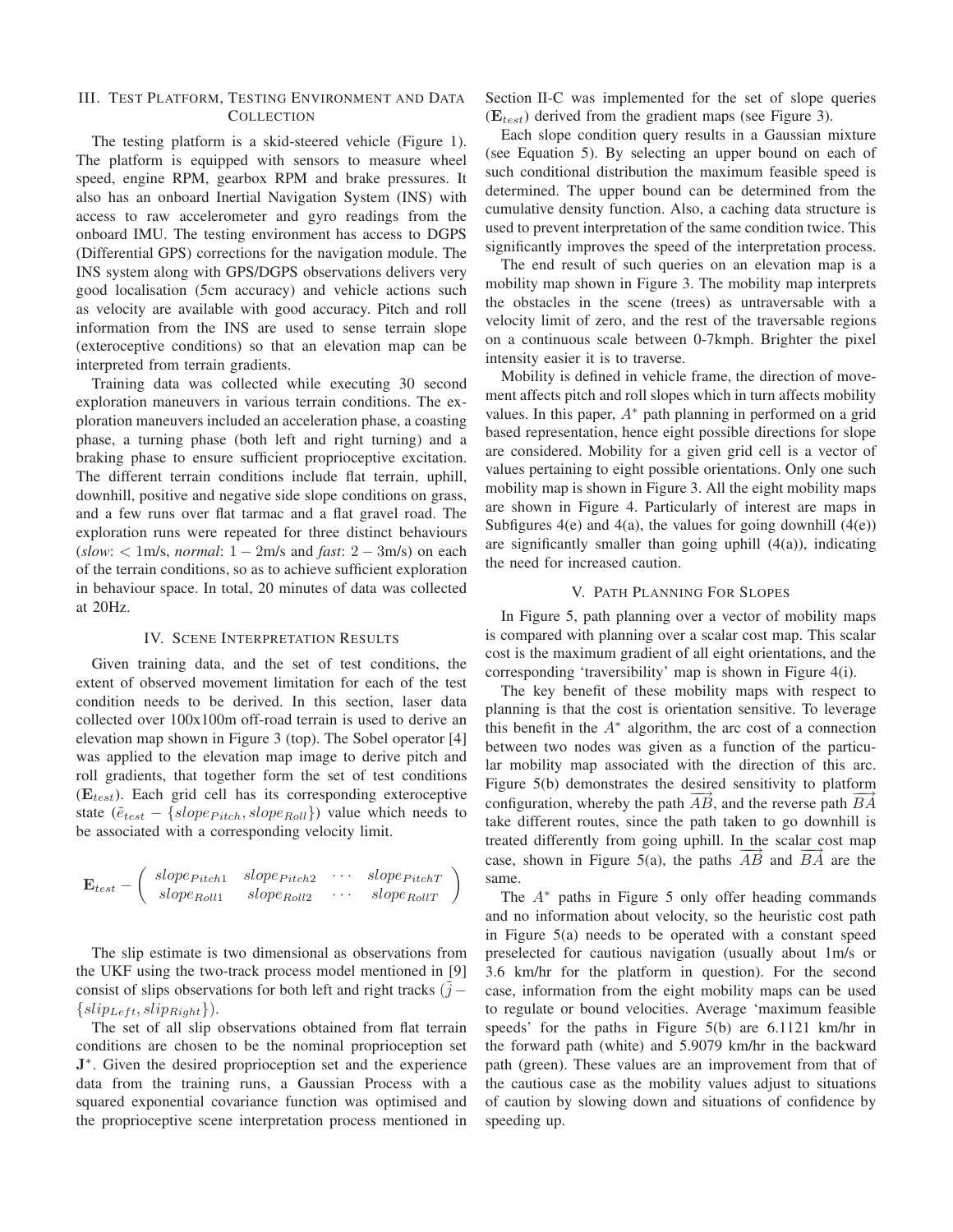#### **GRADIENTS**



Fig. 3. Scene interpretation of an elevation map ( $\sim 100x120m$  at 0.5m grid resolution) derived from laser data (units of mobility = km/hr). The mobility map shown assumes that the vehicle intends to travels in the downwards direction shown in the pitch gradient map.

In a separate experiment, controller performance is compared for paths planned on a  $5^{\circ}$  hill (see Figure 6(a)) with and without mobility paths. For a given set of four waypoints,  $A^*$ was used to plan across the heuristic scalar cost representation and across mobility maps. The path given by the scalar frame work is executed for constant values of velocity starting from 1m/s to 3m/s (3.6 - 10.8km/h). In contrast the second path planned over mobility maps uses values from the maps to regulate velocity. Figures 6(b) and 6(c) show the input waypoints, the planned paths and the executed paths.

For this experiment, training data were collected under autonomous control where the tuned controller is part of the system. The control system was tuned on flat grass conditions, hence it does not perform well in non-flat conditions (especially downhill where the system becomes significantly underdamped for higher velocities). By performing the same scene interpretation process as before with this new training data the controller limitations are captured into the mobility representation. In Table I the paths are compared for average speed and tracking performance. Tracking performance is judged by standard control theoretic metrics such as root mean squared error (RMSE),  $L_{\infty}$  norm (max error value) and the

 $L_2$  norm. It can be seen that the path over mobility maps shows improved controller performance for similar average and maximum speeds as the path with the highest constant velocity of  $3m/s$ . This improvement is due to the vehicle slowing down in downhill conditions and speeding up on flat terrain.

While the results in Figure 5 illustrate the desired orientation sensitivity in paths, results in Table I show that controller limitations are captured in the mobility representation and help in regulating velocity to improve controllability. These results illustrate that accounting for directional mobility are of benefit for UGV planning. Use of mobility information leads to a safer choice of paths with a reduced risk of excessive slippage and improved controllability as the system automatically decides on the feasible velocity of operation.

## VI. CONCLUSION AND DISCUSSION

This paper presents a non-parametric learning technique to interpret terrain slopes from wheel-slip observations, and describes the benefits of defining costs in behaviour space (as operational limits). First, this enables experience-based learning and encapsulates platform and controller limitations in a common representation. Second, behaviour dependent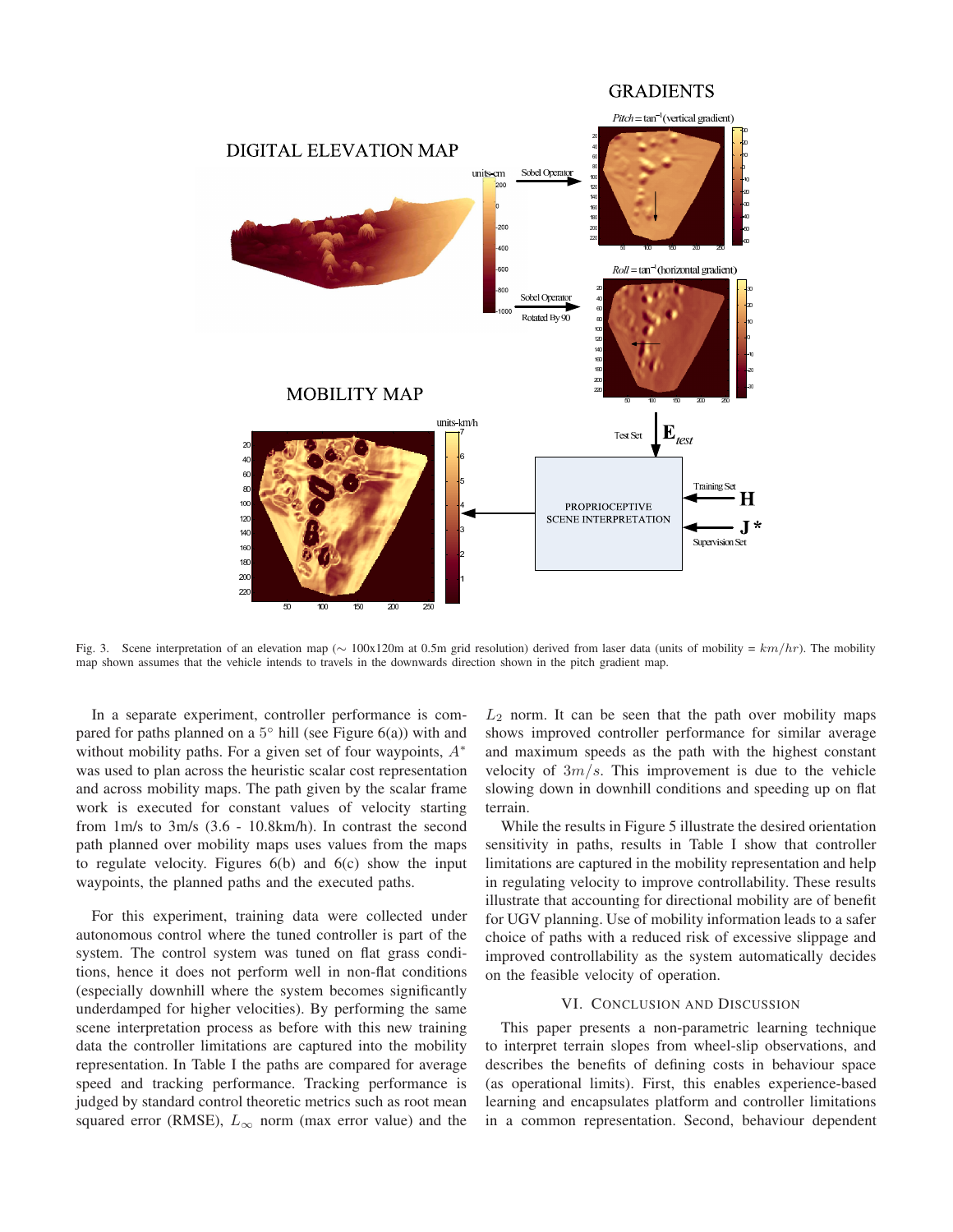

Fig. 4. Mobility Maps for eight possible vehicle headings (a-h) and an alternative scalar cost representation (i)



(a)  $A^*$  path planning on heuristic cost map (path (b)  $A^*$  path planning on directional mobility maps distance:  $101m$ ) (path distance: 121m forward and 109m backward)

Fig. 5. Path planning on heuristic cost maps vs. directional mobility maps. [white •(start) → white path → green ∗(goal) → green path → start]

|                      | Speed performance |                  | Cross track error performance |             |                   |            |
|----------------------|-------------------|------------------|-------------------------------|-------------|-------------------|------------|
|                      | time(s)           | Mean Vel $(m/s)$ | Max. Vel $(m/s)$              | <b>RMSE</b> | $L_{\infty}$ norm | $L_2$ norm |
| $A^* + 1m/s$         | 130               | 0.95             | 1.70                          | 1.15        | 2.34              | 158.65     |
| $A^* + 2m/s$         |                   | 1.71             | 2.62                          | 1.61        | 3.66              | 254.56     |
| $A^* + 3m/s$         | 65                | 1.99             | 3.41                          | 2.14        | 5.69              | 536.04     |
| $A^*$ +Mobility Maps | 64                | 2.07             | 3.29                          | 1.98        | 4.54              | 360.03     |

TABLE I TRAJECTORY FOLLOWING RESULTS: AVERAGE SPEED AND TRACKING PERFORMANCE